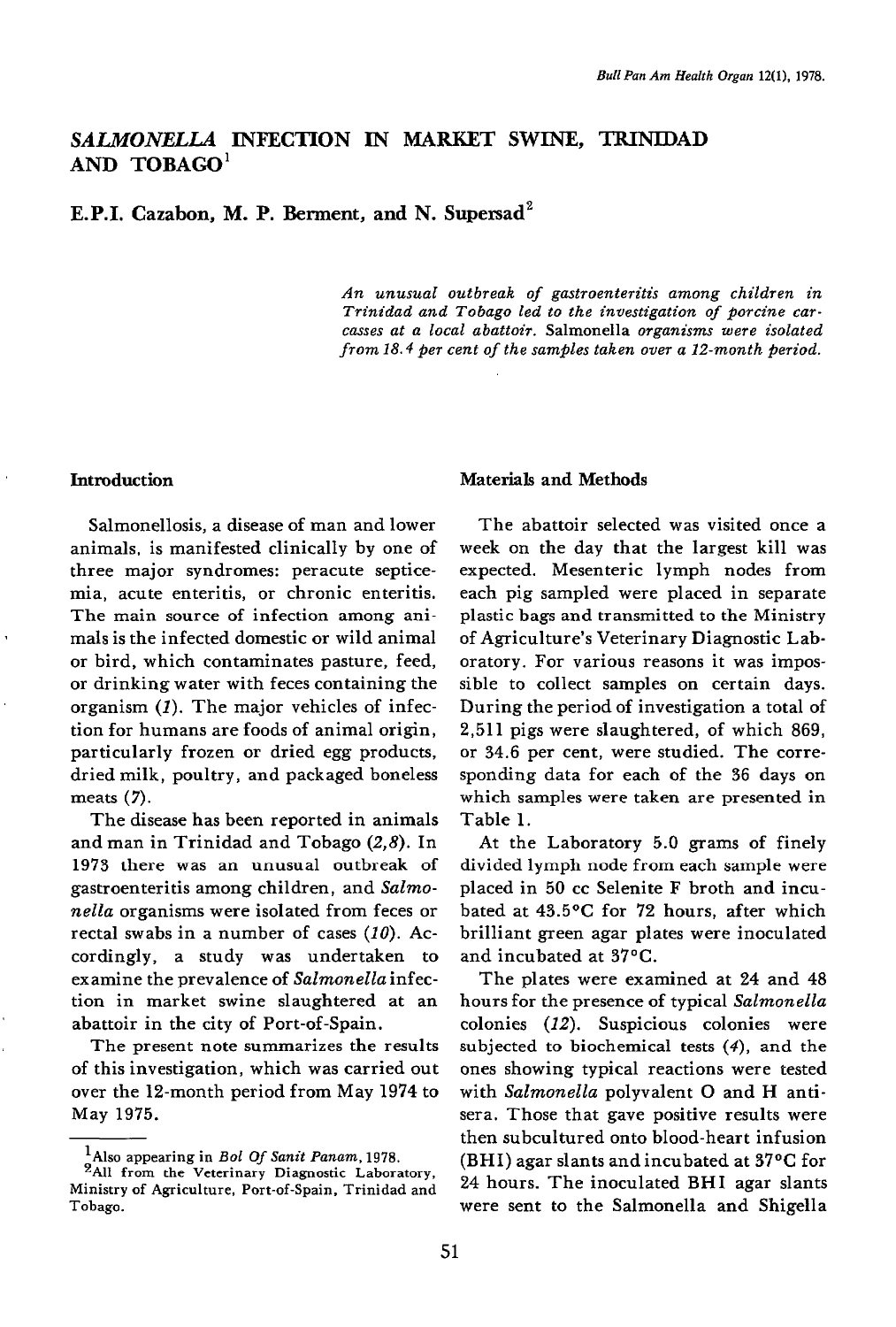|                  |                    | 1974-1975.<br>May 1974 - May 1975. |                 |          |                |                  |               |
|------------------|--------------------|------------------------------------|-----------------|----------|----------------|------------------|---------------|
| Day              | No.<br>slaughtered | No.<br>sampled                     | $\%$<br>sampled | Day      | No.<br>sampled | No.<br>positive  | %<br>positive |
| ı                | 74                 | 25                                 | 33.8            | 1        | 25             | 0                | $\pmb{0}$     |
| 2                | 60                 | 25                                 | 41.7            | 2        | 25             | $\pmb{0}$        | 0             |
| 3                | 60                 | 25                                 | 41.7            | $\bf{3}$ | 25             | 0                | $\mathbf 0$   |
| $\boldsymbol{4}$ | 70                 | 25                                 | 35.7            | $\bf{4}$ | 25             | 2                | 8.0           |
| 5                | 100                | 25                                 | 25.0            | 5        | 25             | 3                | 12.0          |
| 6                | 82                 | 19                                 | 23.2            | 6        | 19             | 3                | 15.8          |
| 7                | 90                 | 25                                 | 27.8            | 7        | 25             | 2                | 8.0           |
| 8                | 67                 | 20                                 | 29.9            | 8        | 20             | 5                | 25.0          |
| 9                | 72                 | 25                                 | 34.7            | 9        | 25             | 8                | 32.0          |
| 10               | 59                 | 17                                 | 28.8            | 10       | 17             | 8                | 47.1          |
| 11               | 66                 | 25                                 | 37.9            | 11       | 25             | 5                | 20.0          |
| 12               | 99                 | 25                                 | 25.3            | 12       | 25             | 2                | 8.0           |
| 13               | 66                 | 25                                 | 37.9            | 13       | 25             | 3                | 12.0          |
| 14               | 77                 | 25                                 | 32.5            | 14       | 25             | 13               | 52.0          |
| 15               | 116                | 25                                 | 21.6            | 15       | 25             | 15               | 60.0          |
| 16               | 62                 | 25                                 | 40.3            | 16       | 25             | $\bf{0}$         | $\bf{0}$      |
| 17               | 79                 | 25                                 | 31.6            | 17       | 25             | 16               | 64.0          |
| 18               | 71                 | 25                                 | 35.2            | 18       | 25             | 17               | 68.0          |
| 19               | 69                 | 25                                 | 35.2            | 19       | 25             | 0                | $\bf{0}$      |
| 20               | 57                 | 24                                 | 42.1            | 20       | 24             | 8                | 33.3          |
| 21               | 66                 | 25                                 | 37.9            | 21       | 25             | 8                | 32.0          |
| 22               | 68                 | 24                                 | 35.3            | 22       | 24             | $\bf{3}$         | 12.5          |
| 23               | 74                 | 25                                 | 33.8            | 23       | 25             | $\boldsymbol{2}$ | 8.0           |
| 24               | 77                 | 25                                 | 32.5            | 24       | 25             | 6                | 24.0          |
| 25               | 96                 | 25                                 | 26.0            | 25       | 25             | 0                | 0             |
| 26               | 57                 | 16                                 | 28.1            | 26       | 16             | 0                | 0             |
| 27               | 41                 | 25                                 | $-61.0$         | 27       | 25             | 3                | 12.0          |
| 28               | 52                 | 25                                 | 48.1            | 28       | 25             | 3                | 12.0          |
| 29               | 81                 | 25                                 | 30.9            | 29       | 25             | 3                | 12.0          |
| 30               | 48                 | 25                                 | 52.1            | 30       | 25             | $\pmb{0}$        | 0             |
| 31               | 60                 | 25                                 | 41.7            | 31       | 25             | 8                | 32.0          |
| 32               | 33                 | 25                                 | 75.8            | 32       | 25             | 6                | 24.0          |
| 33               | 81                 | 25                                 | 30.9            | 33       | 25             | 0                | $\bf{0}$      |
| 34               | 61                 | 25                                 | 41.0            | 34       | 25             | 4                | 16.0          |
| 35               | 61                 | 24                                 | 39.3            | 35       | 24             | $\bf 2$          | 8.3           |
| 36               | 59                 | 25                                 | 42.4            | 36       | 25             | $\overline{2}$   | 8.0           |
| Total            | 2,511              | 869                                | 34.6            | Total    | 869            | 160              | 18.4          |

Table 1. Number of pigs slaughtered and number and Table 2. Isolations of Salmonella from swine mesenteric<br>percentage sampled on 36 visits to an abattoir<br>lymph nodes on 36 visits to an abattoir in percentage sampled on 36 visits to an abattoir lymph nodes on 36 visits to an abattoir in Port-of-Spain, Trinidad and Tobago, Port-of-Spain, Trinidad and Tobago, in Port-of-Spain, Trinidad and Tobago,

f.

Reference Laboratory in London for serotyping.

## Results

Of the 869 samples tested, 160, or 18.4 per cent, were positive for Salmonella. Table 2 shows the percentage of successful isolations for the various days on which sampling was done.

The serotypes isolated, a total of 19, are

listed in Table 3. The most prevalent ones were S. agona, S. anatum, and S. derby. S. agona, the most frequent of them all, was first isolated in Trinidad in 1972 (3). In no case was there infection of lymph nodes with more than one serotype.

Table 4 shows the monthly rates of isolations over the study period. The lowest incidence (2 per cent of the samples examined) was recorded in May 1974 and the highest (66 per cent) in October of that year.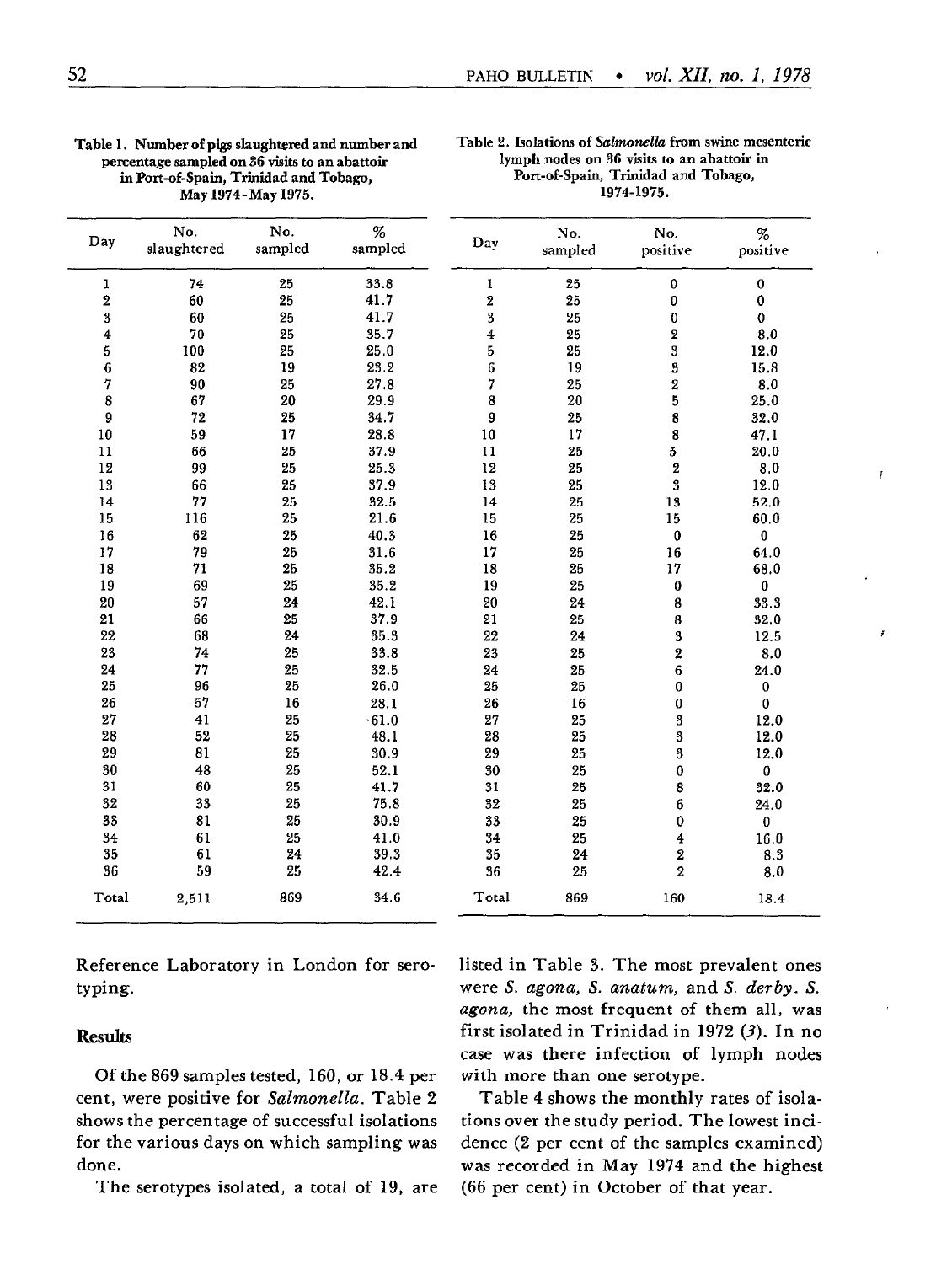| Serotype       | No.<br>isolated | %<br>isolated |
|----------------|-----------------|---------------|
| S. agona       | 61              | 37.4          |
| S. anatum      | 31              | 19.0          |
| S. derby       | 14              | 8.6           |
| S. infantis    | 9               | 5.5           |
| S. oranienburg | 8               | 4.9           |
| S. muenster    | 7               | 4.3           |
| S. newport     | 7               | 4.3           |
| S. typhimurium | 7               | 4.3           |
| S. panama      | 6               | 3.7           |
| S. rubislaw    | 2               | 1.2           |
| S. give        | 2               | 1.2           |
| S. cubana      | 2               | 1.2           |
| S. javianca    | ı               | 0.6           |
| S. eimsbuettel | ı               | 0.6           |
| S. albanv      | 1               | 0.6           |
| S. uganda      | 1               | 0.6           |
| S. saint-paul  | 1               | 0.6           |
| S. san-diego   | ı               | 0.6           |
| S. charmeleon  | ı               | 0.6           |

Table 3. Serotypes of Salmonella isolated, Port-of-Spain, 1974-1975.

### Discussion

Salmonella has been isolated from apparently normal market swine by workers elsewhere  $(5,9,11)$ . In one study, conducted in Bradford, England, there was evidence to incriminate the abattoir as the most important source of Salmonella infection in man, and the pig as the main animal reservoir (9).

Riley, working in Australia (II), showed that 27 per cent of normal slaughtered pigs were positive for Salmonella infection when intestinal contents and mesenteric lymph nodes were examined.

In a survey conducted in southwestern Ontario, Canada, Groves et al. (5) found

Table 4. Salmonella isolations by month, Port-of-Spain, May 1974-May 1975.

| Month        |      | % Salmonella |  |  |
|--------------|------|--------------|--|--|
| May          | 1974 | 2.0          |  |  |
| <b>I</b> une |      | 15.0         |  |  |
| July         |      | 33.0         |  |  |
| August       |      | 10.0         |  |  |
| September    |      | 37.3         |  |  |
| October      |      | 66.0         |  |  |
| November     |      | 19.5         |  |  |
| December     |      | 10.7         |  |  |
| January      | 1975 | 13.2         |  |  |
| February     |      | 16.0         |  |  |
| March        |      | 24.0         |  |  |
| April        |      | 8.0          |  |  |
| May          |      | 8.2          |  |  |

19.5 per cent of swine mesenteric lymph nodes to be infected with Salmonella. This proportion is similar to the 18.4-per cent observed in the Trinidad investigation being reported here. Their work extended from March to August: the lowest incidence was in July (10.3 per cent) and the highest in August (27.1 per cent), but there were no variations that were significant. They cite the work of Bovre, however, in which significantly higher incidences were observed in May and J une. The peak incidence noted in Trinidad during October will be correlated in another study with the incidence of salmonellosis in humans over the same period.

McDowall, in his survey of gastroenteritis among children in Trinidad  $(10)$ , found that the most prevalent serotype was S. derby. It might not be insignificant, therefore, that this was the third most frequent serotype isolated from porcine mesenteric lymph nodes in the work reported here.

#### ACKNOWLEDGMEN'IS

nary Diagnostic Laboratory, Ministry of the authors are grateful. Agriculture, and the Salmonella and

The authors wish to thank Dr. S. Bennett Shigella Reference Laboratory in London for his assistance in providing access to the were responsible for the laboratory work, porcine carcasses. The staff of the Veteri- and for the cooperation of these agencies